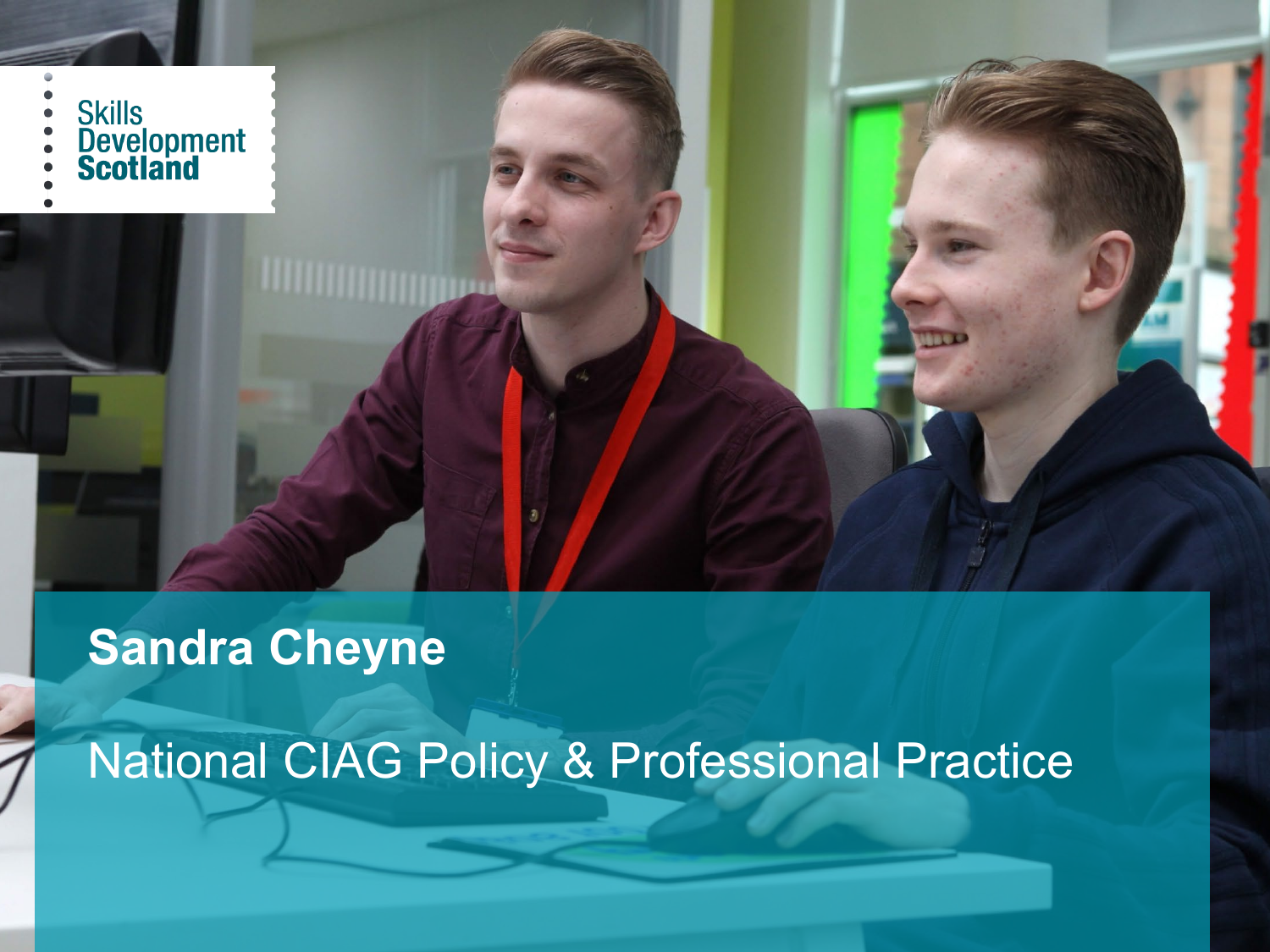

'Impartial career guidance and the development of career management skills have a significant contribution to play in, not only helping to deliver **inclusive** economic growth, but also in equipping individuals of all ages with the skills to plan and manage their career decisions; now and in the future.

**The type of society we will be in the future is reliant on the choices that people make about their future.'**

*CIAG Strategy: Moving Forward 2020*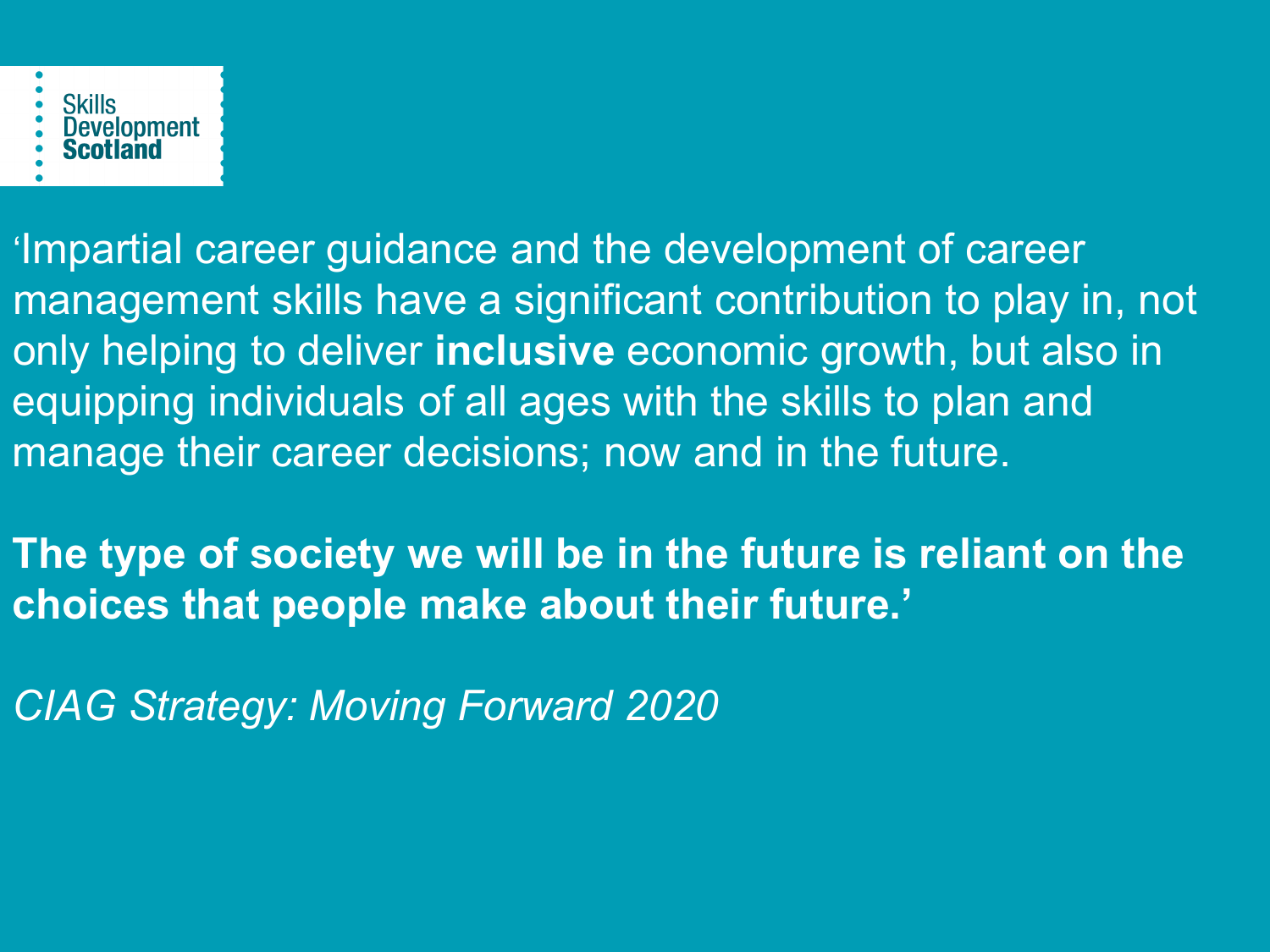Essence of CIAG Service Delivery

**Skills** 

**Development Scotland** 

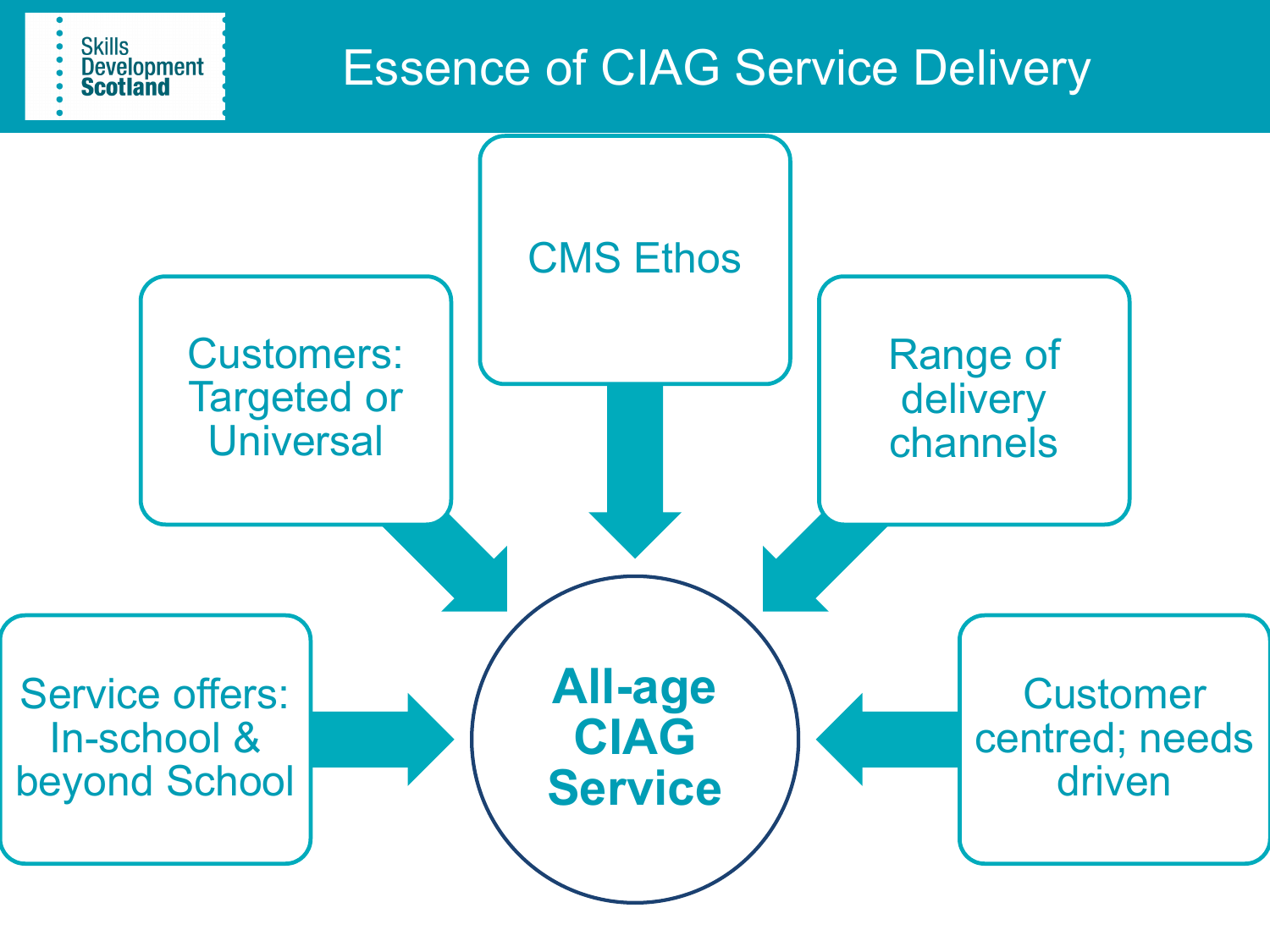### **Presenting situation Presenting needs**

**Exploring and understanding the story Customer-centred**

**Identifying additional needs & high leverage issues Needs Matrix**

## **Guidance**

**Information & Advice**

**Identifying career management abilities & areas to develop further Coaching Approach**











**Networks**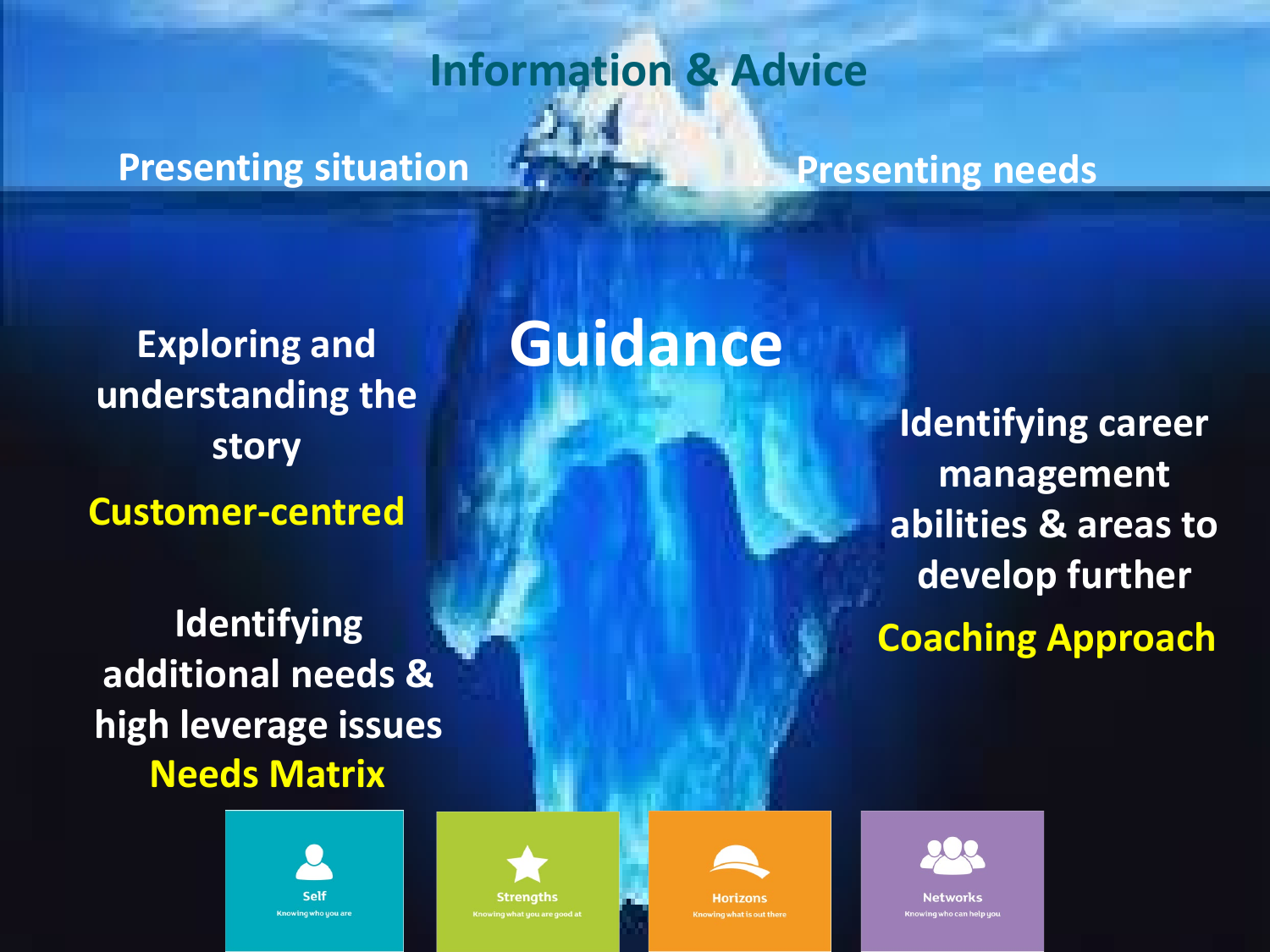The coaching approach aims **to unleash the individual's own capacity** to learn by adopting the following characteristics.

*The relationship:* should be *ethical* and *empowering.*

A **structured conversation**: although conversation may appear natural, there is an *underlying direction/ structure*.

*Facilitative approach*: tools and techniques are used to *build the* 

*individual's capacity to take action themselves* rather than telling her/him what to do.

*Incisive questioning*: ask *well phrased and highly effective questions Motivational***:** there is a link between *mindset and behaviour*.

*Diverse thinking and learning styles: central to the coaching approach is* the use of *diverse techniques which reflect the individual's method for making sense of themselves and their world*

*Goal and action orientated*: Helping the *customer identify their own goals and actions.*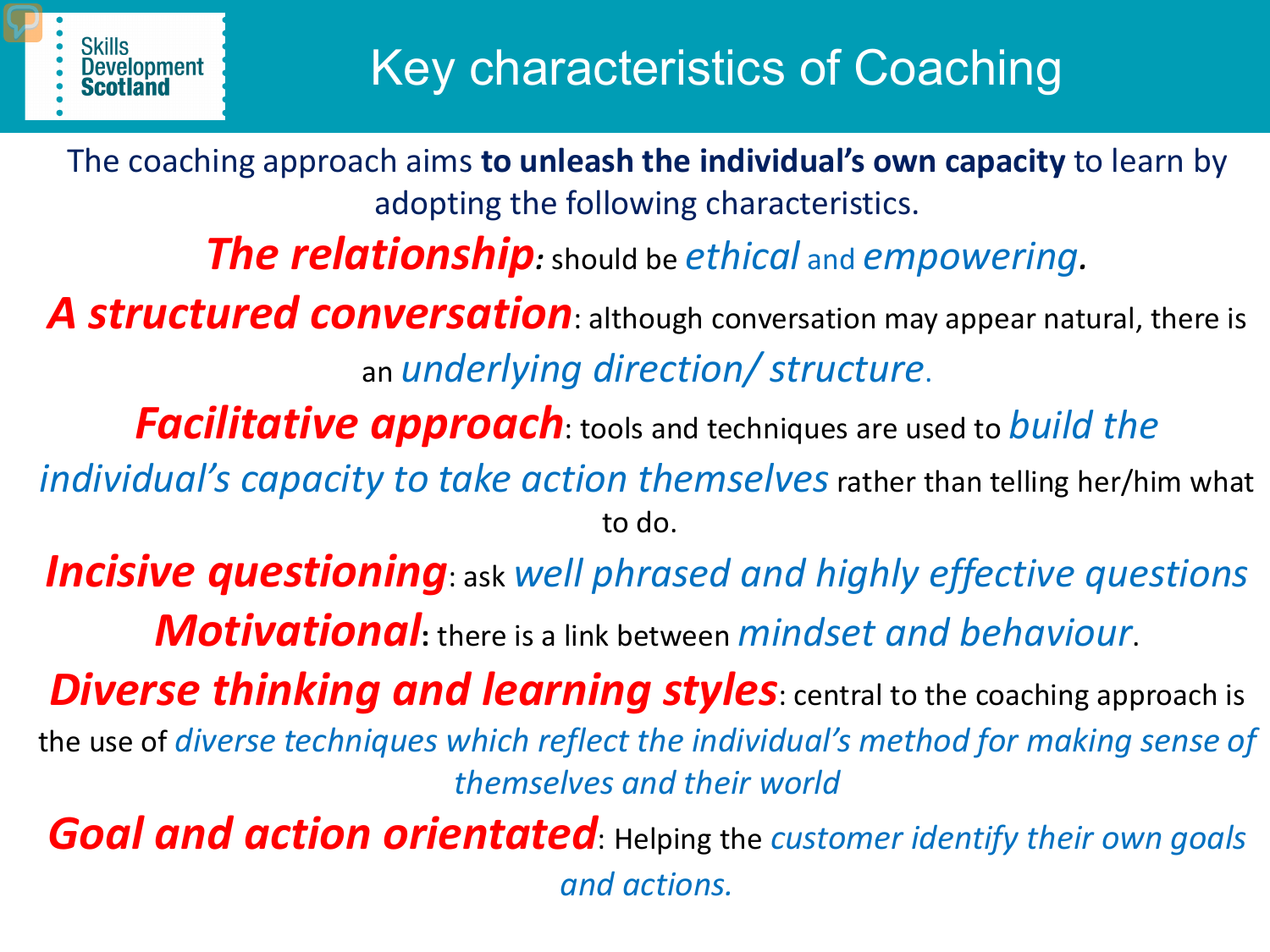

The Career Management Skills (CMS) Framework for Scotland

- **4 themes**
- **17 competencies – series of overlapping skills, attitudes and capabilities**
- **Competencies can be developed at home, school, college, university, work, anywhere**
- **Competencies can be developed throughout a lifetime**
- **Framework aimed at those who design, develop, deliver and quality assure CIAG services in Scotland**

Making skills work for Scotland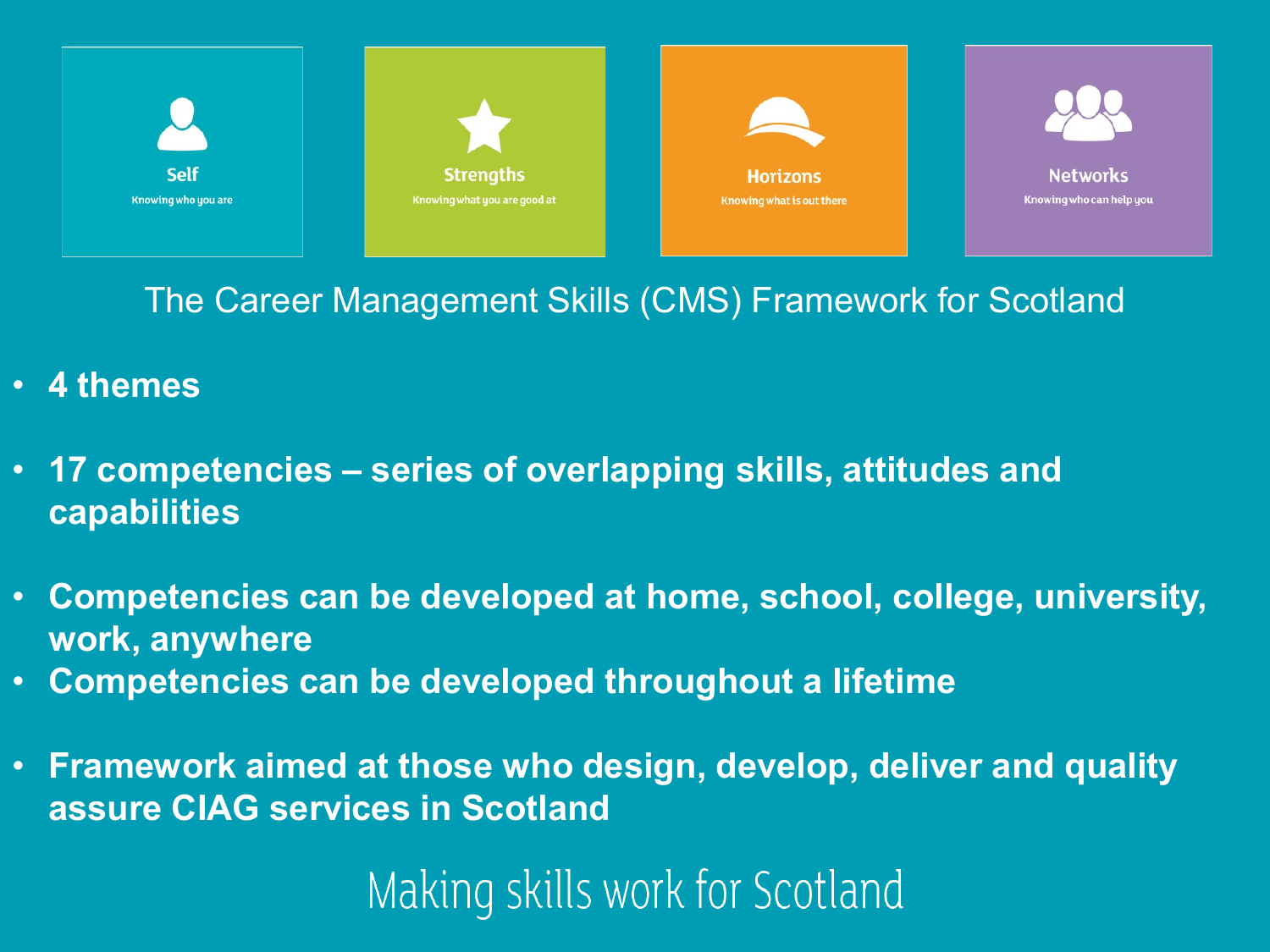

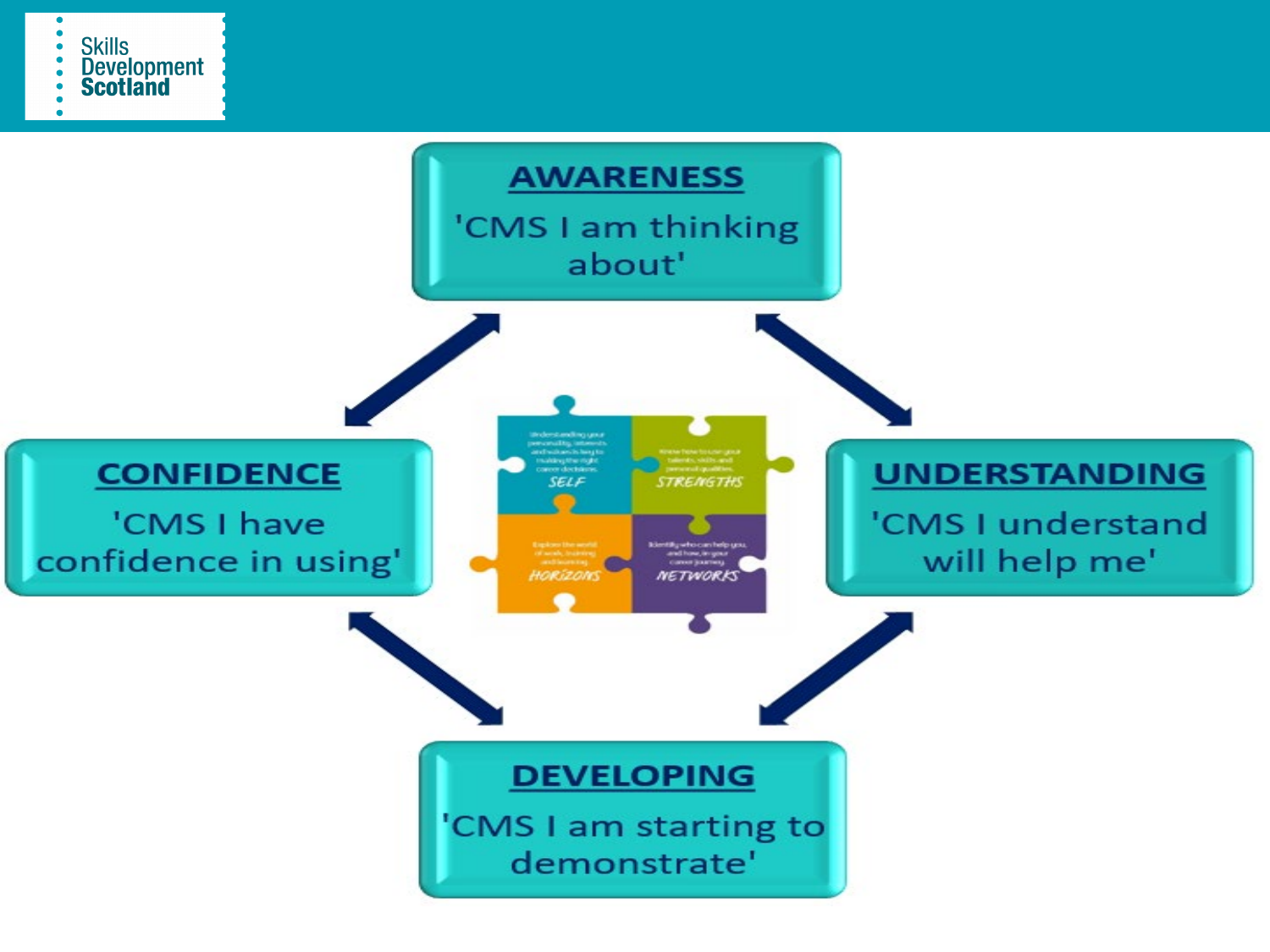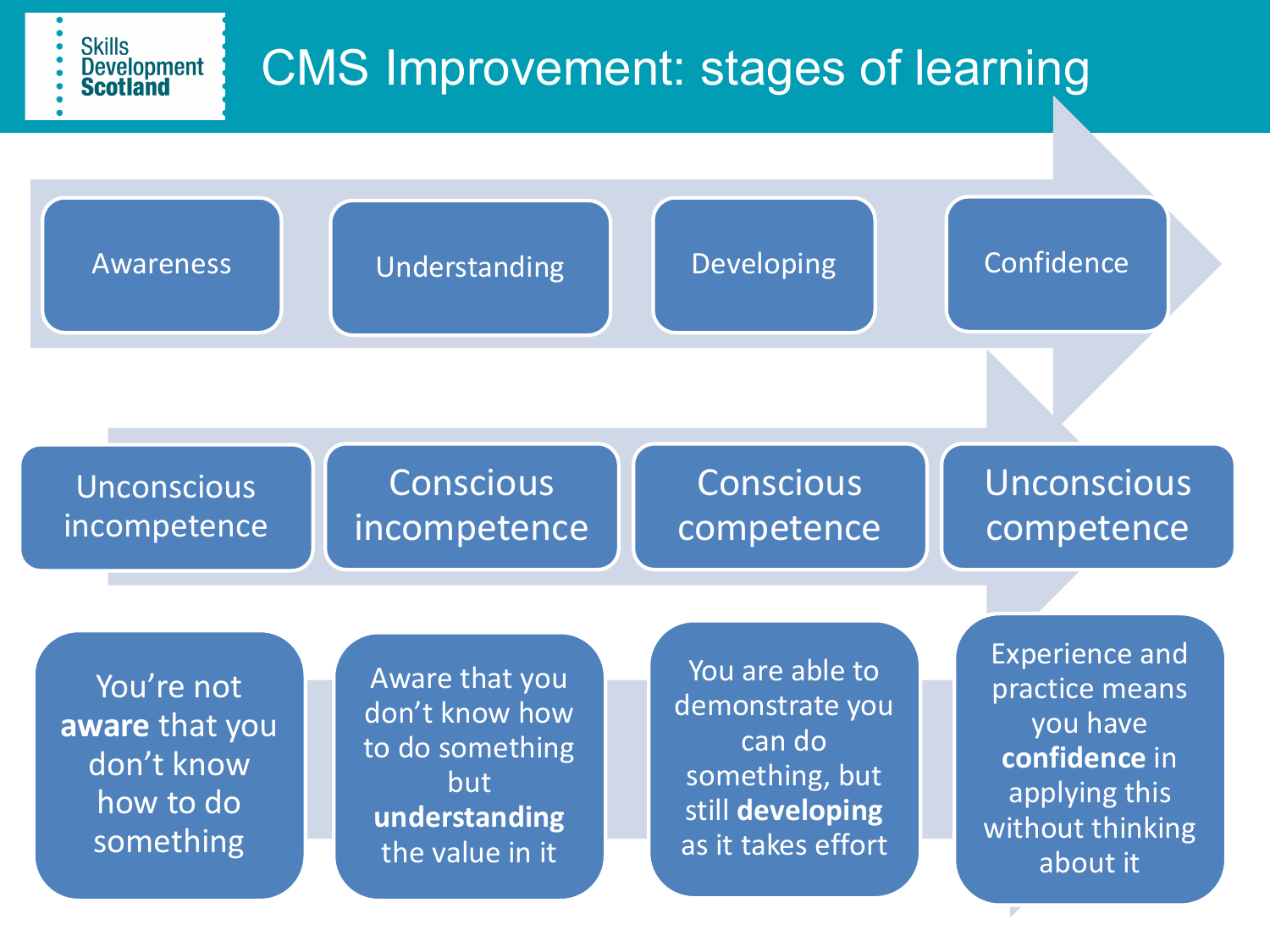#### **CMS I am thinking about"**

-Customer being introduced to CMS (concept/theme(s)) -Raising customer awareness of CMS as a concept – why it's important and how it can help (E.g. themes; specific skills; metaphors)

#### **"CMS I understand will help me"**

-Customer able to identify and articulate what they need to develop (skills/knowledge/behaviours/CMS themes etc) and how this will help achieve their goal(s) but recognise they don't have it currently

#### **"CMS I am starting to demonstrate"**

-Customer starting to develop and demonstrate CMS, but may need further support in recognising what they've learned

-Customer supported to identify further action/activity that will develop and embed their **CMS** 

#### **"CMS I have confidence in using**

-Customer able to identify and evidence their CMS; reflecting on experiences and what they've learned as well as how to apply/develop this in other areas of their career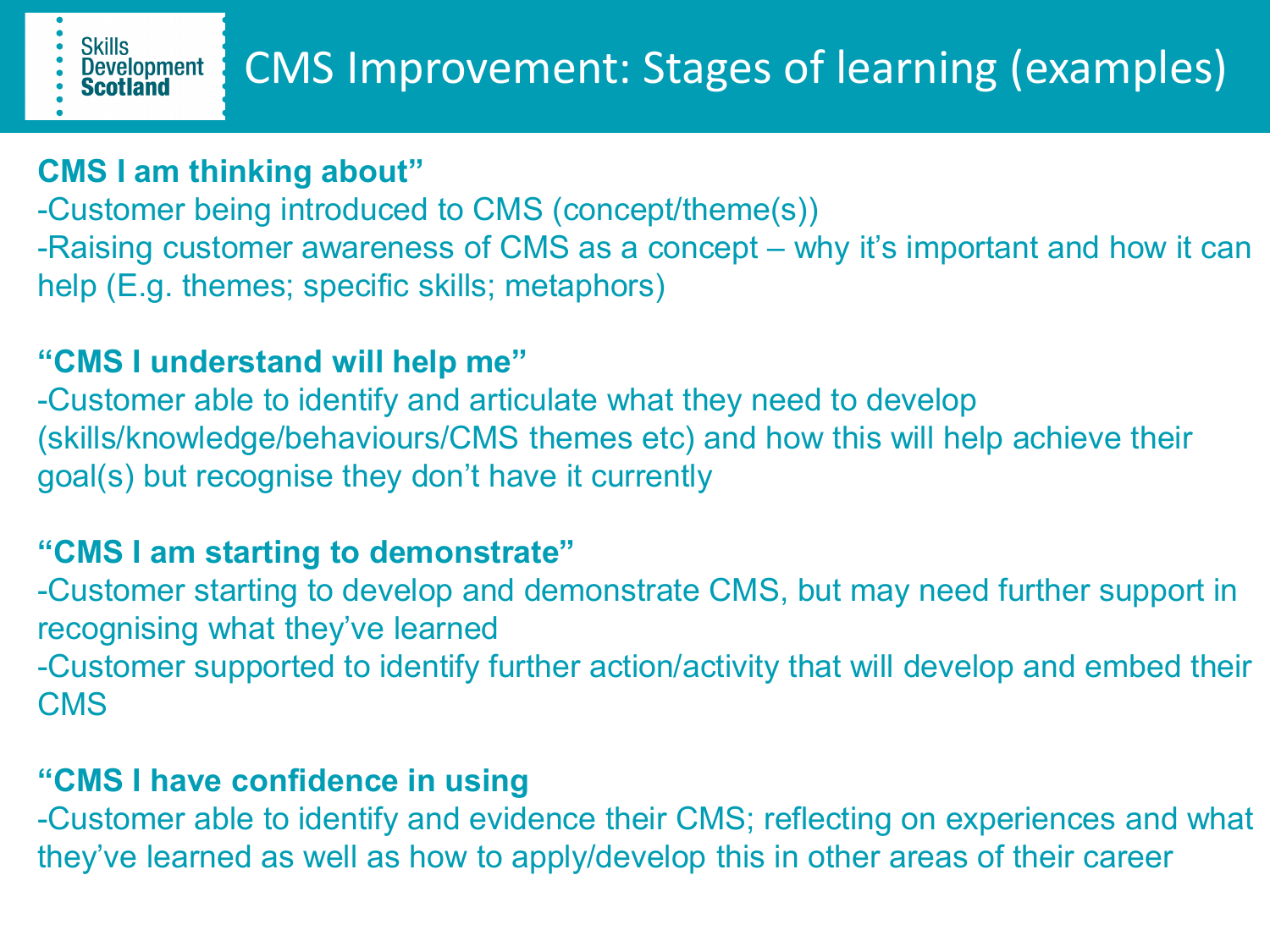

- **Our aim is to create CMS learning by undertaking a coaching approach to guidance**
- **We should aim to build the customer's capacity to take ownership of the guidance engagement and their career planning wherever possible**
- **We need to create the conditions and environment that best support learning**
- **We need to take our role as a facilitator of learning seriously**
- **We need to support customers to understand the need for CMS, and then develop it – however incrementally**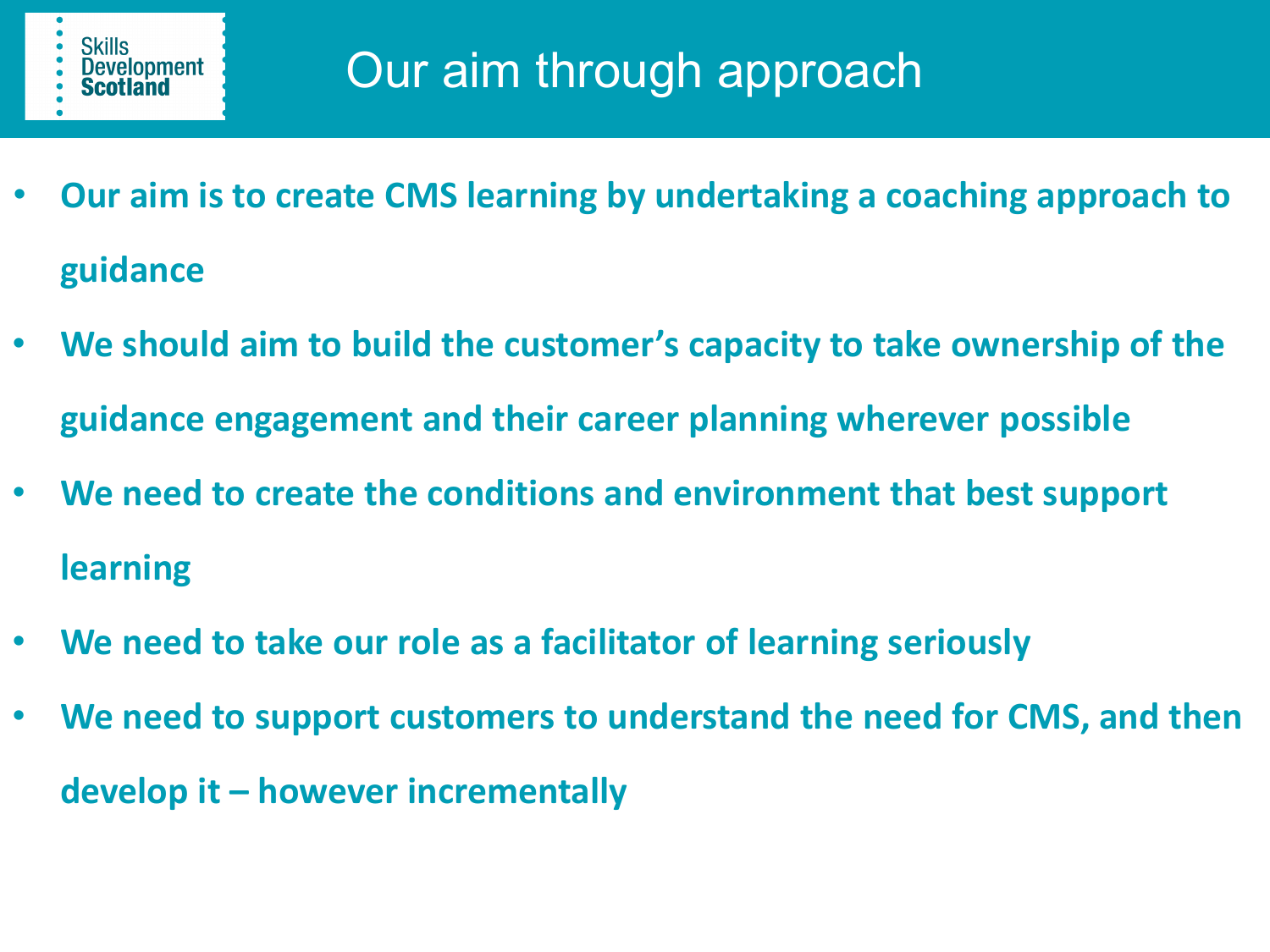**"It is important that the clients feel a real sense of ownership as they attempt to better understand themselves, (identify patterns), to make decisions and generate action plans.**

**Without this form of involvement there is little chance that significant change will be realised"**

(Amundson, Harris-Bowlsbey, Niles 2005:88)